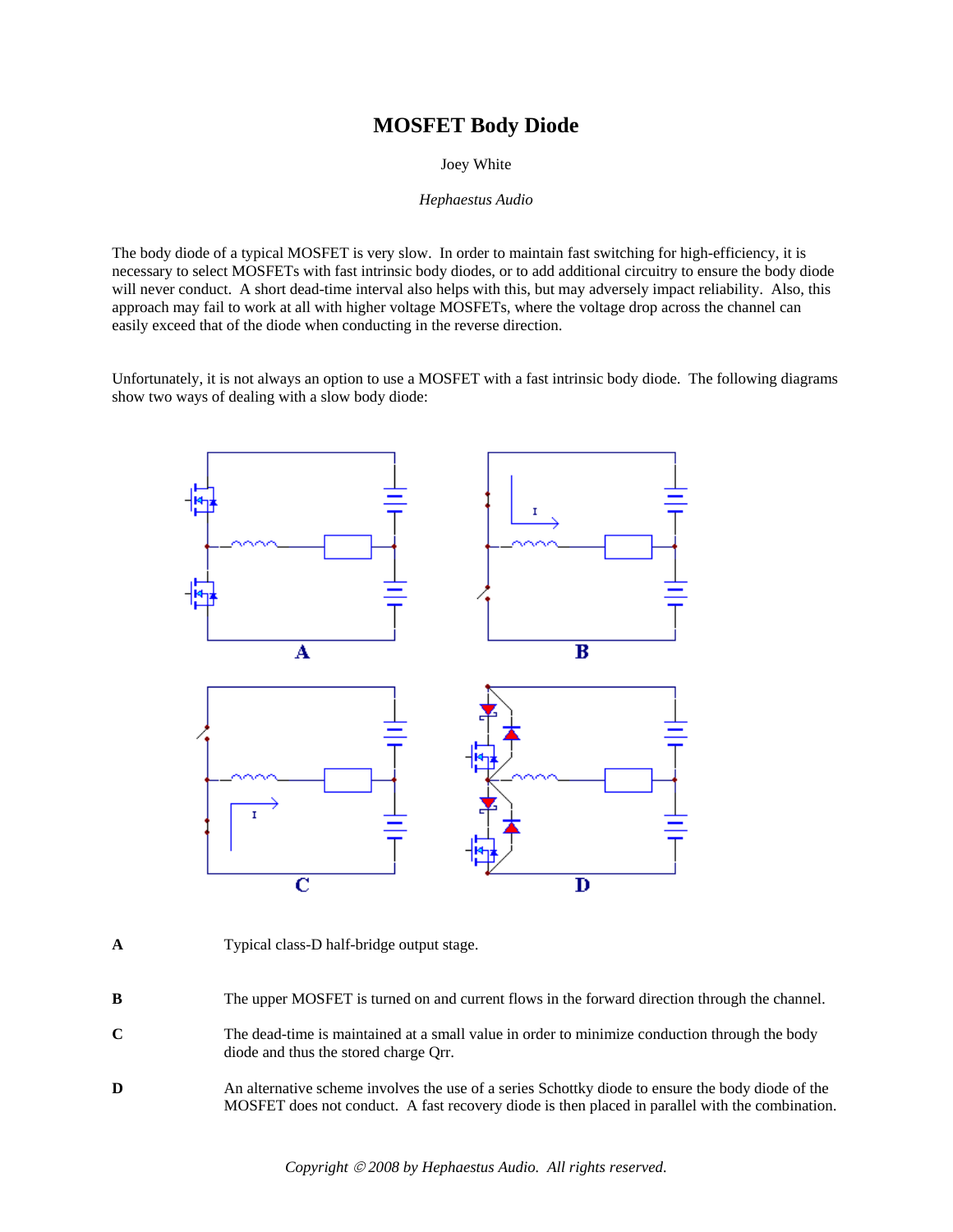The following diagrams show the issue of the slow MOSFET body diode in greater detail:



*Copyright* © *2008 by Hephaestus Audio. All rights reserved.*